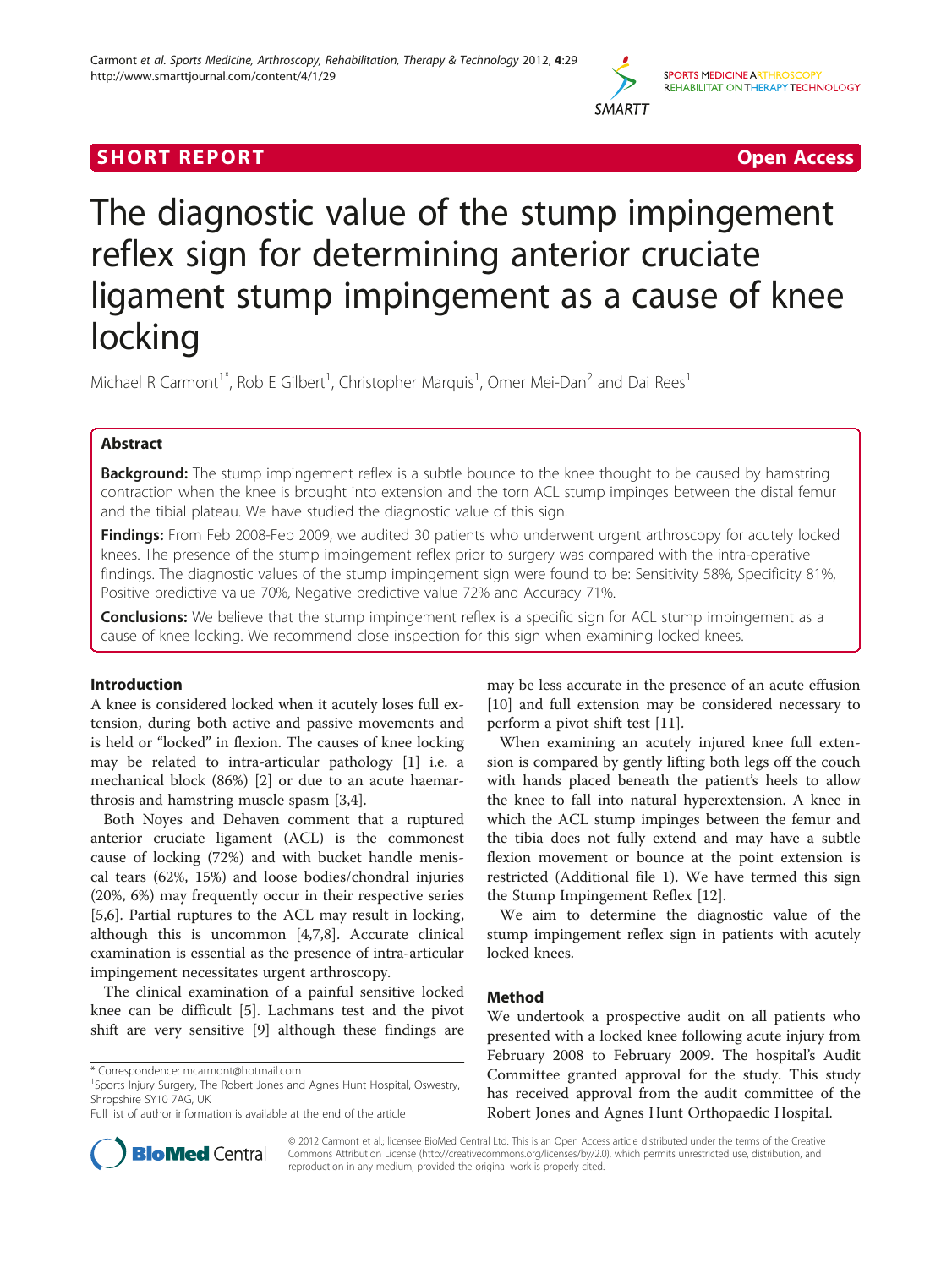The patients included had all sustained an acute knee injury and subsequently had an acute inability to fully extend the knee both actively and passively. No threshold was set for the degree of fixed flexion deformity, the only criteria was that it had occurred acutely and was different to the non-injured side. The knee was then specifically assessed for extension noting the presence of the stump impingement reflex by placing a hand beneath each heel and gently lifting both legs simultaneously (Figure 1). The knee extends against gravity and is observed for range and pattern of movement looking particularly for the subtle flexion or "bounce" of the Stump Impingement Reflex (Test results). It is our routine practice for these patients to undergo urgent arthroscopy to permit full extension of the knee to be restored.

The arthroscopic findings were noted specifically looking for meniscal tears, loose bodies and ligament injury. The anterior cruciate ligament was assessed for the presence of injury and for stump impingment (Truth results). This allowed the diagnostic features of the test to be determined [\[13\]](#page-3-0).

From Feb 2008-Feb 2009, 30 patients underwent urgent arthroscopy for acutely locked knees. The mean age was 25 years (16–56), 23 were male and 7 female, 16 patients had injured the left knee, 14 the right knee. At data collation 2 patients were noted to have previously undertaken ACL reconstruction and were excluded from data interpretation.

Pre-operatively 37% (10) patients demonstrated the stump impingement reflex (Figure 1), the remaining 20 did not. The mean fixed flexion deformity was 12 deg and flexion 120 deg.

At arthroscopy the ACL was had been injured in 63% (17) of cases: 11 completely torn with impingement, 2 partially torn with impingement, 3 strained but intact and in 1 case torn without impingement (Figure 2). The menisci were torn in 11 patients, 6 lateral and 5 medial, of these 10 had bucket handle tears and 1 parrot beak tear. 2 patients had co-existing bucket handle meniscal and ACL tears. Two patients had concurrent ACL and meniscal tears (Tables [1](#page-2-0) & [2\)](#page-2-0).

The diagnostic values of the stump impingement sign were found to be: Sensitivity 58%, Specificity 81%, Positive predictive value 70%, Negative predictive value 72% and Accuracy 71%.

# **Discussion**

Clinical examination of the acute knee aims to identify the diagnosis and also determine which knees are likely to benefit from urgent arthroscopy or focussed early physiotherapy. An acutely locked knee is uncomfortable, makes mobilisation difficult and physiotherapy painful. The recognition of the stump impingement reflex sign suggests a diagnosis of ACL impingement and so identifies those knees requiring prompt debridement. Stump debridement will allow the knee to settle and permit full extension





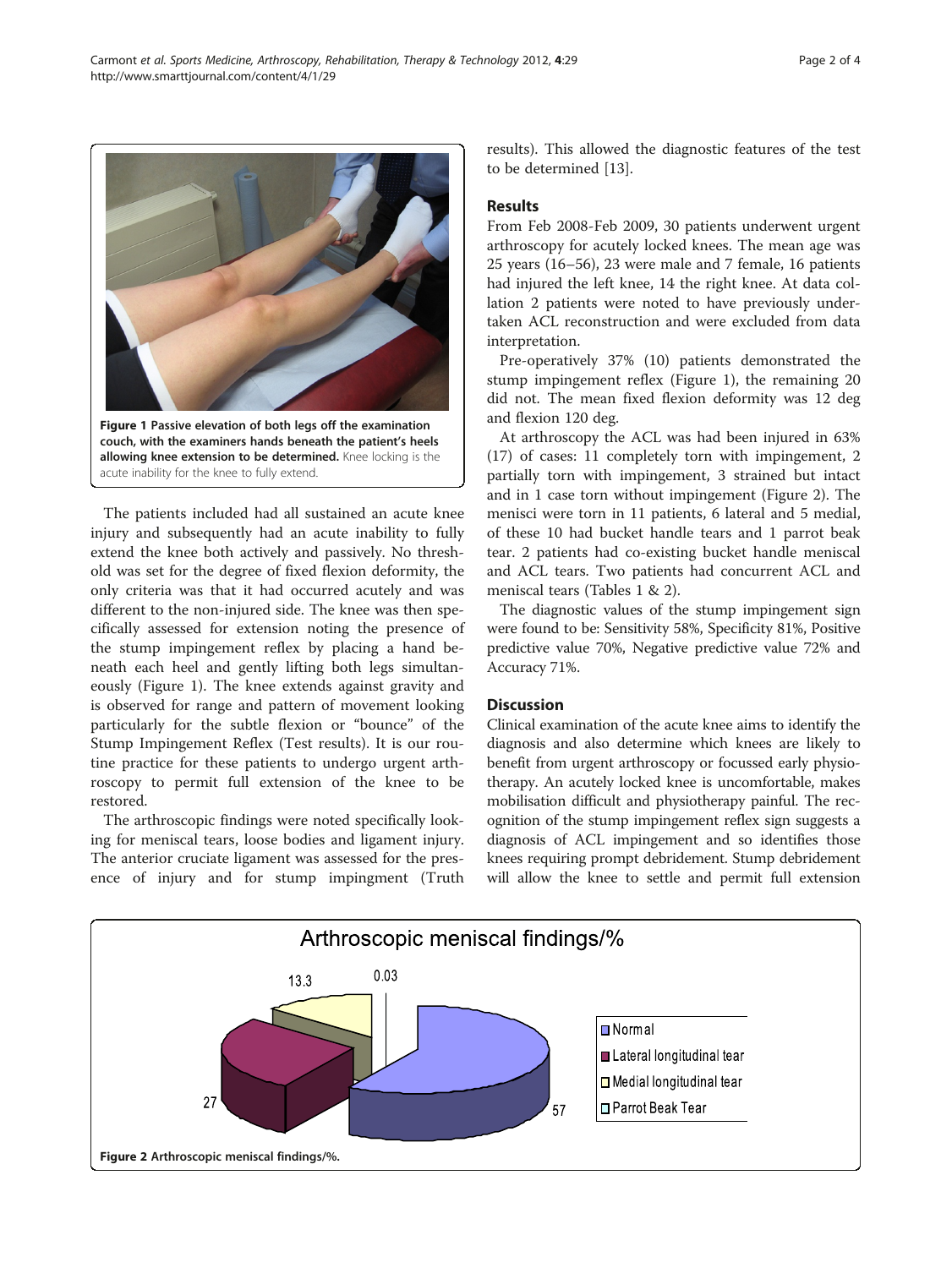<span id="page-2-0"></span>Table 1 Arthoscopic diagnoses of the causes of knee locking

| Intra-articular pathology                               | <b>Number</b> | Percentage/% |
|---------------------------------------------------------|---------------|--------------|
| ACL complete rupture                                    | 9             | 30           |
| ACL partial rupture                                     | $\mathcal{L}$ | 6.7          |
| Meniscal tear Lateral                                   | 7             | 23           |
| Meniscal tear Medial                                    | 3             | 10           |
| ACL & Medial Meniscus                                   |               | 3.4          |
| ACL & Lateral Meniscus                                  | 1             | 3.4          |
| No structural pathology/<br>Haemarthrosis/Pseudolocking | 7             | 23           |
| Total                                                   | 30            |              |

improving outcome of ACL reconstruction [[14](#page-3-0)] or permit physiotherapy rehabilitation. An acute haemarthrosis within the knee leads to the neurological inhibition of vastus medialis obliqus (VMO) resulting in weakness and atrophy [\[15,16\]](#page-3-0). In addition full knee extension is required to perform VMO exercises, optimising neuromuscular facilitation and promoting recovery [\[17](#page-3-0)].

The Stump Impingement Reflex Sign is a subtle one, detected by close inspection and appreciated by clinical experience or specific instruction. The sign is an objective test raising the possibility of inter and intra-observer error. To accumulate of an adequate number of acutely locked knees in one clinic would require a large patient population, a large clinical practice and prompt referral and so would be difficult. Also to delay surgery in these patients for error determination would be unethical. Repeated examination of an individual's painful knee may well lead to guarding of the knee with quadriceps contraction further reducing the diagnostic value further. The mobility of the ACL stump also influences the reliability of this sign. The stump may return to its anatomical position at any time between and during individual extension examinations thereby not impinging.

Consistent with other series [[5,6](#page-3-0)], the most common cause of knee locking was found to be a completely torn ACL (30%). Isolated lateral longitudinal bucket handle meniscal tears (23%) were more common than medial tears (10%) and isolated partially torn ACL injuries were

Table 2 Determination of the diagnostic validation of the stump impingement reflex sign

|                                           | Scope (Truth)<br><b>Positive</b> | Scope (Truth)<br><b>Negative</b> |                   |
|-------------------------------------------|----------------------------------|----------------------------------|-------------------|
| Exam (Test) Positive                      |                                  |                                  | $\overline{1}$ () |
| Exam (Test) Negative                      |                                  | 13                               | 18                |
|                                           | 12                               | 16                               | 28                |
| Positive Predictive Value $=7/10 = 0.7$ . |                                  |                                  |                   |

Negative Predictive Value =13/18 = 0.72. Sensitivity  $=7/12 = 0.58$ . Specificity  $=13/16 = 0.81$ .

Accuracy  $=20/28 = 0.71$ .

least common (6.7%). Two patients had tears to the ACL in combination with bucket handle meniscal tears, one lateral meniscus, and one medial. Almost a quarter (23%) of patients had no evidence of meniscal injury and had either a normal ACL or a strained but intact ACL without impingement (a pseudo locked knee). Since Hilton's initial work [[18](#page-3-0)], the appreciation of the neurological innervation of individual intra-articular structures is only just being appreciated. Electromyographic observation of hamstring muscle activity following ACL stimulation has led to the recognition of an ACL-Hamstring reflex arc [\[19\]](#page-3-0) whereas no reflex activity has been shown with meniscal stimulation [\[20\]](#page-3-0). The fact that only 1 out of 28 patients demonstrated the reflex under general anaesthesia suggests that the knee flexion response is centrally controlled possibly via pain receptors within the ACL stump [[21](#page-3-0)].

ACL grafts have been shown to reform a hamstring reflex arc between 37–80 months following bone-patellar tendon-bone autograft ACL reconstruction [[22](#page-3-0)]. Two patients had reinjured their knees at 42 and 96 months following reconstruction and if included, the specificity would increase to 83% and the negative predictive value to 75%.

We have determined the following diagnostic value of the stump impingement reflex sign: Sensitivity 58%, Specificity 81%, Positive predictive value 70%, Negative predictive value 72% and Accuracy 71%. We recommend close inspection for this sign when examining locked knees in the clinical setting. Identificaton of the reflex in the acutely painful locked knee may be of diagnostic value when other clinical signs may be less reliable.

## Consent

All patients gave their consent for inclusion in the study and data collection.

# Additional file

[Additional file 1:](http://www.biomedcentral.com/content/supplementary/1758-2555-4-29-S1.avi) Video showing the subtle bounce of the knee caused by hamstring contraction in response to a stump of the ACL being stimulated by impingement within the nearside knee.

#### Competing interests

The authors can confirm that there are no competing interests.

#### Authors' contributions

MC devised the study, analysed the data and wrote the manuscript. RG and CM collected the data. OMD assisted with writing the manuscript. DR provided the inspiration for and assisted with devising the study. All authors read and approved the final manuscript.

#### Acknowledgements

We would like to thank Andrea Bailey and Jane Hughes, physiotherapists at the Sports Surgery Unit, the staff of the Day Surgery Unit and the Francis Costello Library at the Robert Jones and Agnes Hunt Hospital for their help with this research.

## Funding

We have received no funding for this study.